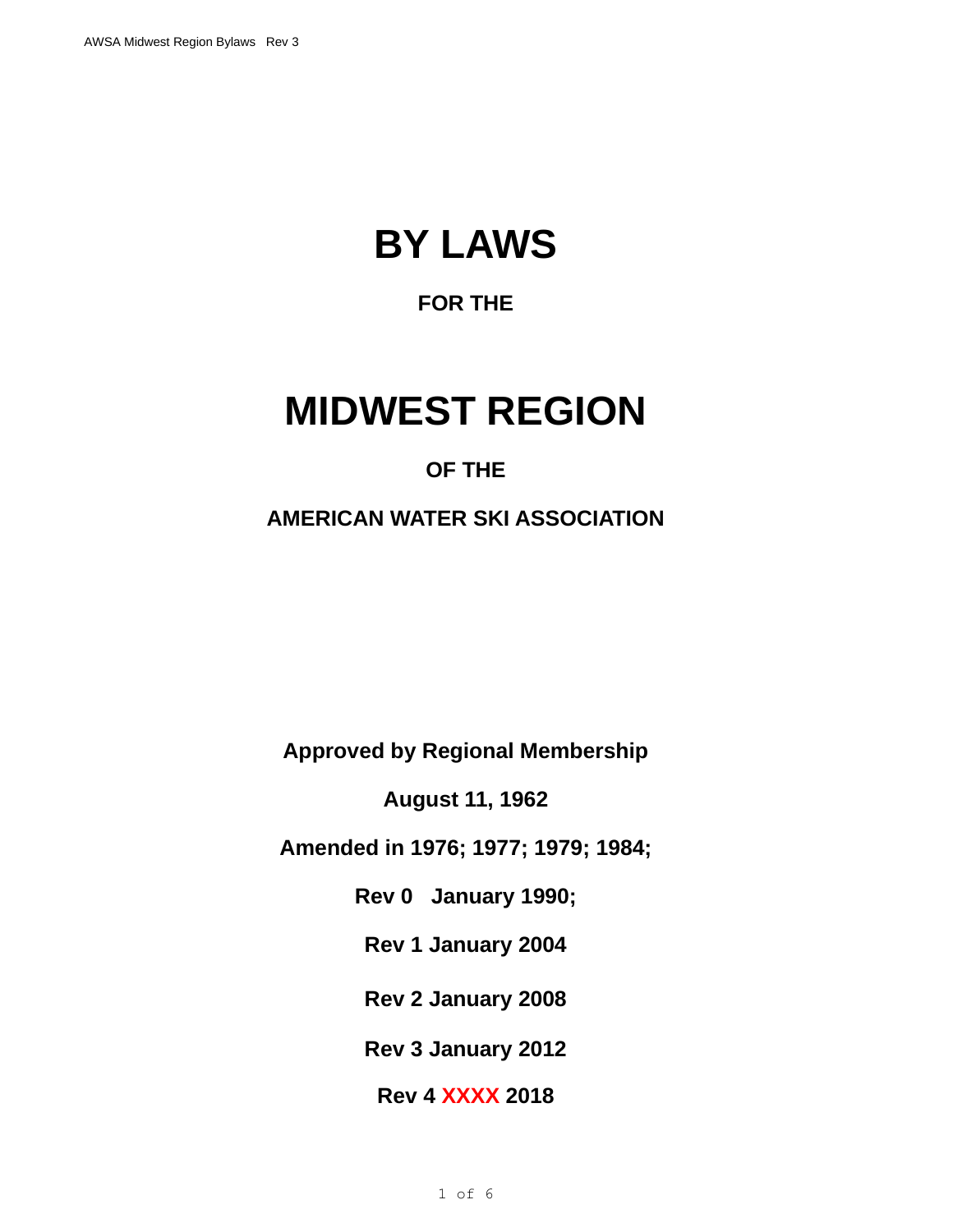# **BYLAWS - MIDWEST REGION**

# **AMERICAN WATER SKI ASSOCIATION**

#### **ARTICLE I NAME**

The name of this organization shall be the Midwest Region of the American Water Ski Association (Region). The American Water Ski Association (AWSA) is a Sport Discipline of USA Water Ski & Wake Sports. USA Water Ski & Wake Sports (USA-WSWS) is the national governing body of water skiing in the United States.

# **ARTICLE II PURPOSE**

The purpose of this organization shall be:

- 1. To carry out within the Region the purposes, policies, and directives of AWSA and USA-WSWS.
- 2. To promote better coordination and understanding between skiers, clubs, and associations.
- 3. To promote membership in the Region, AWSA and USA-WSWS of individuals, clubs and associations.
- 4. To effectively promote and coordinate AWSA tournaments and other organized Midwest skiing activities in the Region.
- 5. To act as official voice for the Region in matters pertaining to AWSA and USA-WSWS.
- 6. To maintain standards of safety for the protection of skiers, spectators and water skiing in the Region.
- 7. To deal with all matters affecting the Region, (not provided for or governed by AWSA and/or USA-WSWS) through the development of rules and practices for the Region and to do whatever may be necessary to promote the best interest of AWSA in the Region.

## **ARTICLE III MEMBERSHIP**

- 1. Membership in the Region shall be open to any individual member of the AWSA, without discrimination on the basis of race, color, religion, age, or sex; and whose legal domicile is within the boundaries of the Region as defined in the AWSA Bylaws Article IV.
- 2. Midwest AWSA members, eighteen years of age and older shall have voting privileges.
- 3. Members may be disciplined, including suspension or expulsion, for unsportsmanlike conduct; any willful violation of Midwest Region and/or AWSA and/or USA-WSWS rules or procedures; criminal or fraudulent acts; failure to pay indebtedness; or any other act which is contrary to the objectives and purposes of the Region, AWSA, USA-WSWS, IWSF and/or the USOC. Suspension and expulsion shall be referred directly to the AWSA President and shall be resolved in accordance with AWSA Bylaws Article XII.
- 4. Members may be disciplined only by a two-thirds vote of the Midwest Regional Council on charges made in writing over the signatures of at least three regular members of AWSA and submitted to the Council.
- 5. Members may file a written grievance with the Midwest Executive Vice President (EVP) alleging a violation of these Bylaws or Regional rules, policies or procedures. If a member is not in agreement with the decision of the Council, the member shall have the right to appeal the decision to the AWSA Board per Article XII of AWSA Bylaws.
- 6. Members shall have the right to due process including the appeal of actions or decisions by the Council or its representatives where the Region has ultimate jurisdiction and responsibility for the action or decision.

## **ARTICLE IV MIDWEST REGIONAL COUNCIL**

- 1. Management of the Region shall be vested in the Midwest Council (Council).
- 2. The Council shall consist of the following voting members: Executive Vice President; Midwest AWSA National Directors; Midwest USA-WSWS National Directors; and one (1) State Council Representative from each state within the Regions jurisdiction, as defined by AWSA.
- 3. The Council shall make the decisions on matters affecting the Region as a whole.
- 4. The Executive Vice President (EVP) and the State Council Representative will make the decisions on matters affecting the Council Representatives state, subject to approval by the Council as a whole.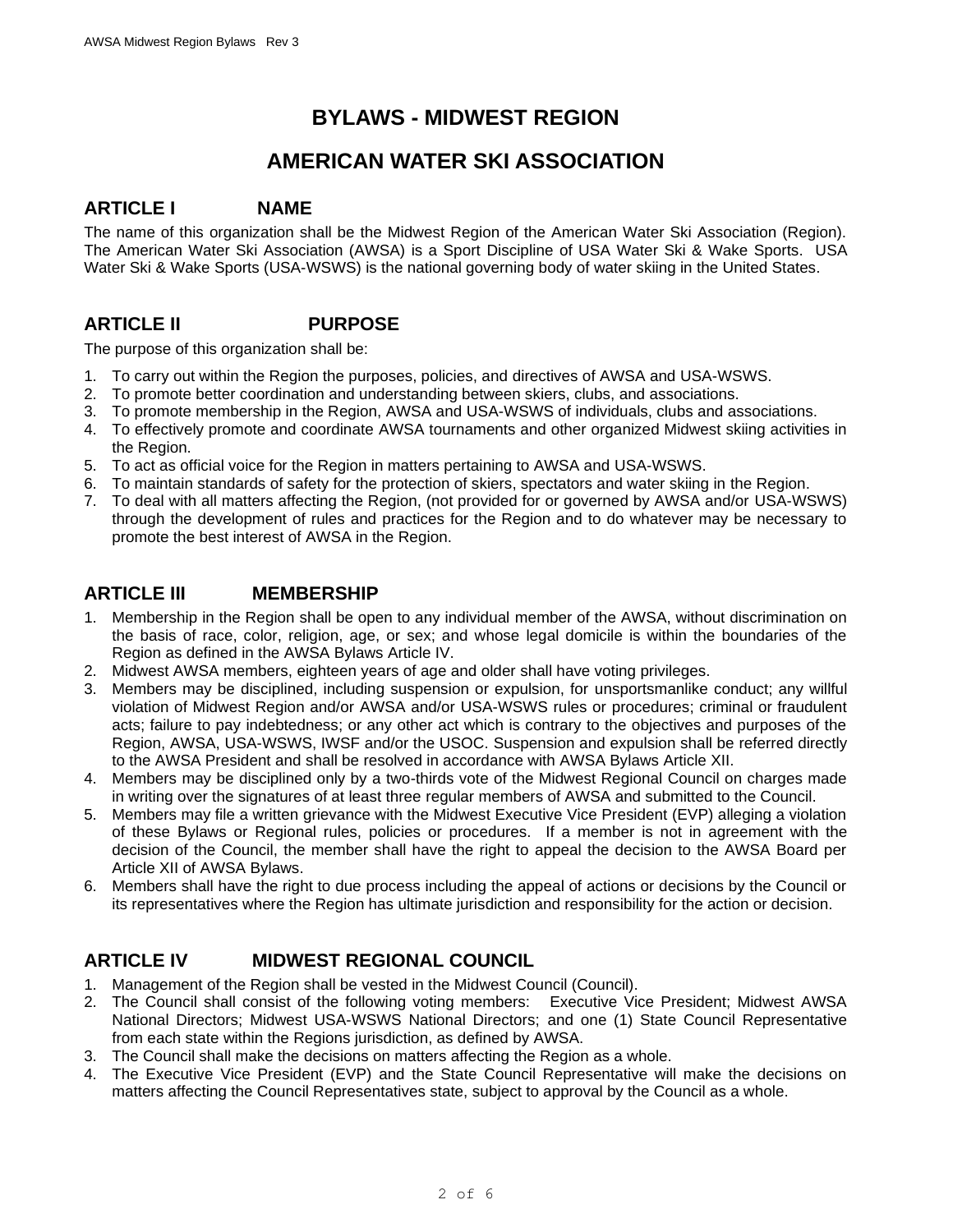- 5. The Council shall approve by majority vote all contracts entered into by the organization, any expenditure in excess of one thousand dollars (\$1,000), other than expenditures occurring in the normal course of business, and such other matters as may be referred to them by the EVP.
- 6. In any state where there is no Council Representative, the EVP shall make the decisions for that state.
- 7. The term of the State Council Representative shall begin when the Council board meeting, held prior to the annual membership meeting, is called to order and shall end immediately preceding the same meeting nearest the end of the period provided for such term, or until a successor has been duly elected.
- 8. Nothing contained herein shall preclude reelection of the same person for successive terms of office.
- 9. The Council shall have no authority, expressed or implied, to impose upon, or subject the membership of this organization to any personal liability for, or in connection with, the activities of said officers or other members.
- 10. Wherever guarantees or financial commitments are required to be made in the execution of the duties and functions of officers, they shall be confined to the personal liability of the officers and such members as may desire to bind themselves thereto individually.
- 11. Honorary National Directors (HND) and past EVPs shall be ex-officio members of the Council with voice and without vote.

#### **ARTICLE V EXECUTIVE VICE PRESIDENT**

- 1. In compliance with the rules and bylaws of AWSA, the Executive Vice President (EVP) shall be elected annually by the membership of the Midwest Region and shall serve for one (1) year or until his successor has been properly installed.
- 2. The term of the EVP shall be as defined in the AWSA Bylaws.
- 3. The duty of the EVP shall be to act as Chairman of the Council, to preside at all of its meetings and to present a report of activities and plans for the Region at each annual membership meeting.
- 4. Subject to these bylaws, the EVP shall be the executive head of this organization in the making of all contracts, arrangements, plans, and appointments; the giving of notices, the certifying of records, reports, and statements; or other executive action herein provided.
- 5. It shall be the duty of the EVP to carry out the purposes of the Region as set forth in Article II of these bylaws, and to generally assist each Council Representative in his state.
- 6. It shall be the duty of the EVP to carry out directives, mandates, and duties as set forth by AWSA and USA-WSWS.
- 7. If a vacancy occurs in the office of the EVP, Council shall appoint one of the AWSA National Directors to fill the office within 30 days and he shall hold the office for the unexpired portion of the term.

## **ARTICLE VI AWSA NATIONAL DIRECTORS**

- 1. In compliance with the rules and bylaws of AWSA, four (4) AWSA National Directors shall be elected from the membership of the Region by the regular members thereof, under such rules and regulations and upon such terms and conditions (with respect to the qualifications, election procedure and related matters) as the Board of Directors of AWSA may prescribe from time to time.
- 2. The EVP shall be one of these Directors. The remaining three (3) Directors shall serve terms of three (3) years, respectively, so arranged that the term of one said Director shall expire each year.
- 3. The term of each elected Director shall be as defined in the AWSA Bylaws.
- 4. The Region shall elect an alternate AWSA Director annually. The alternate Director shall fill the Director role should a vacancy occur and shall hold the office for the unexpired portion of the term. The alternate Director shall represent the Region at AWSA board meetings in the absence of an elected AWSA Director. Qualifications for the alternate shall be the same as for an elected AWSA Director.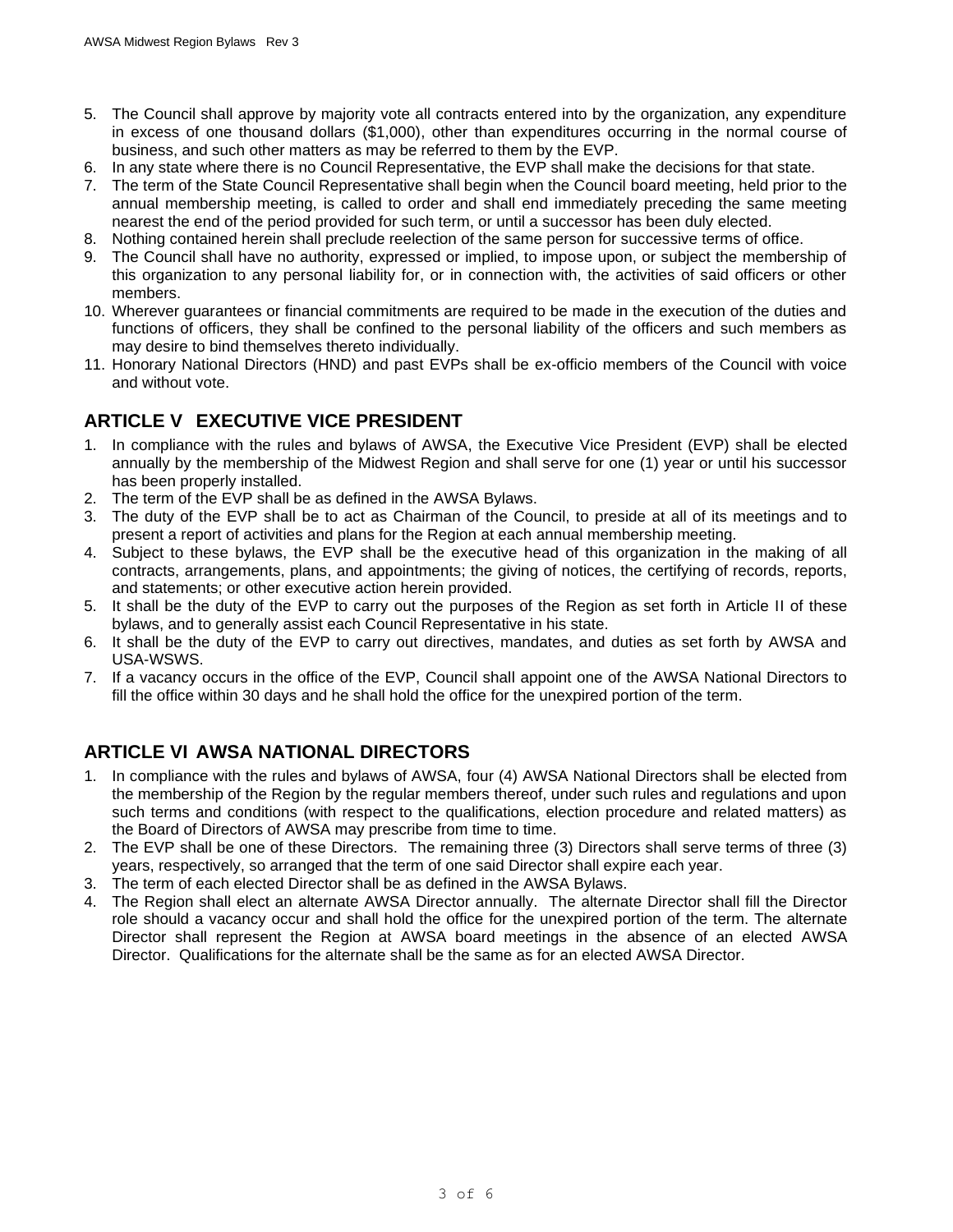# **ARTICLE VII USA-WSWS DIRECTOR(S)**

- 1. The Region shall generally be allocated one (1) USA-WSWS Director seat per AWSA bylaws. This Director shall be elected from the membership of the Region by the membership, under such rules and regulations and upon such terms and conditions (with respect to the qualifications, election procedure and related matters) as the Board of Directors of AWSA and USA-WSWS may prescribe from time to time.
- 2. Should the Region be allocated more than one USA-WSWS Director seat, additional Directors shall be elected using the procedures detailed in Article VII Section1, and so arranged that the term of one said Director shall expire each year.
- 3. USA-WSWS Directors shall serve terms of two (2) years. The term shall be as defined in the USA-WSWS Bylaws.
- 4. If a vacancy occurs in this Directorship, it shall be filled by the EVP and he shall hold office until the next annual membership meeting at which time the vacancy shall be filled by election. The EVP shall represent the Region at USA-WSWS board meetings in the absence of the elected USA-WSWS Director. Qualifications for the replacement shall be the same as for the elected USA-WSWS Director. If the EVP is not qualified, he shall appoint a qualified AWSA National Director or a HND to replace or fill in for the elected USA-WSWS Director.

## **ARTICLE VIII COUNCIL REPRESENTATIVES**

- 1. Annually, each state shall elect one (1) Representative to represent their state on the Council.
- 2. It shall be the duty of each Council Representative to carry out the purposes of the Region as set forth in Article II of these bylaws, and to generally assist the EVP in carrying out his duties.
- 3. If a State has no elected Council Representative, the EVP may appoint a Council Representative for that state, subject to approval by the Council.
- 4. Should a Council Representative become unable to serve, the EVP shall select a successor to fill the vacancy, subject to approval by the Council, until such time the state selects a replacement.
- 5. States may select an alternate who shall represent that State at Council meetings in the absence of the elected Council Representative. Qualifications for the alternate shall be the same as for the Council Representative.

# **ARTICLE IX OFFICERS AND COMMITTEES**

- 1. The Council may elect such officers and appoint committees as they deem necessary to conduct the business of this organization.
- 2. Officers shall hold office for a term of one year, or until their successors have been duly elected.

# **ARTICLE X ELECTION PROCEDURES**

- 1. A Nominating committee shall be appointed by the EVP no later than sixty (60) days after the annual Council meeting. As far as practical, the members of this committee should geographically represent the Region.
- 2. The Nominating Committee shall attempt to secure two qualified and willing candidates for the positions of EVP, AWSA National Director, alternate AWSA National Director, and USA-WSWS Director.
- 3. The election shall be conducted by official ballot. Such ballot shall be made available to all members eligible to vote by means prescribed by the Council. The official ballot will indicate the names of the nominees submitted by the Nominating Committee and will provide space for write-in candidates.
- 4. Procedures for conducting the election will be established by the Council and shall accompany the official ballot.
- 5. A Tellers Committee with Chair shall be appointed by the EVP no later than sixty (60) days prior to the annual Council meeting. The Teller's Committee shall ascertain that ballots are valid and make a count of the ballots.
- 6. A Report will be made by the Teller's Committee and the winners of the elections announced at the annual membership meeting.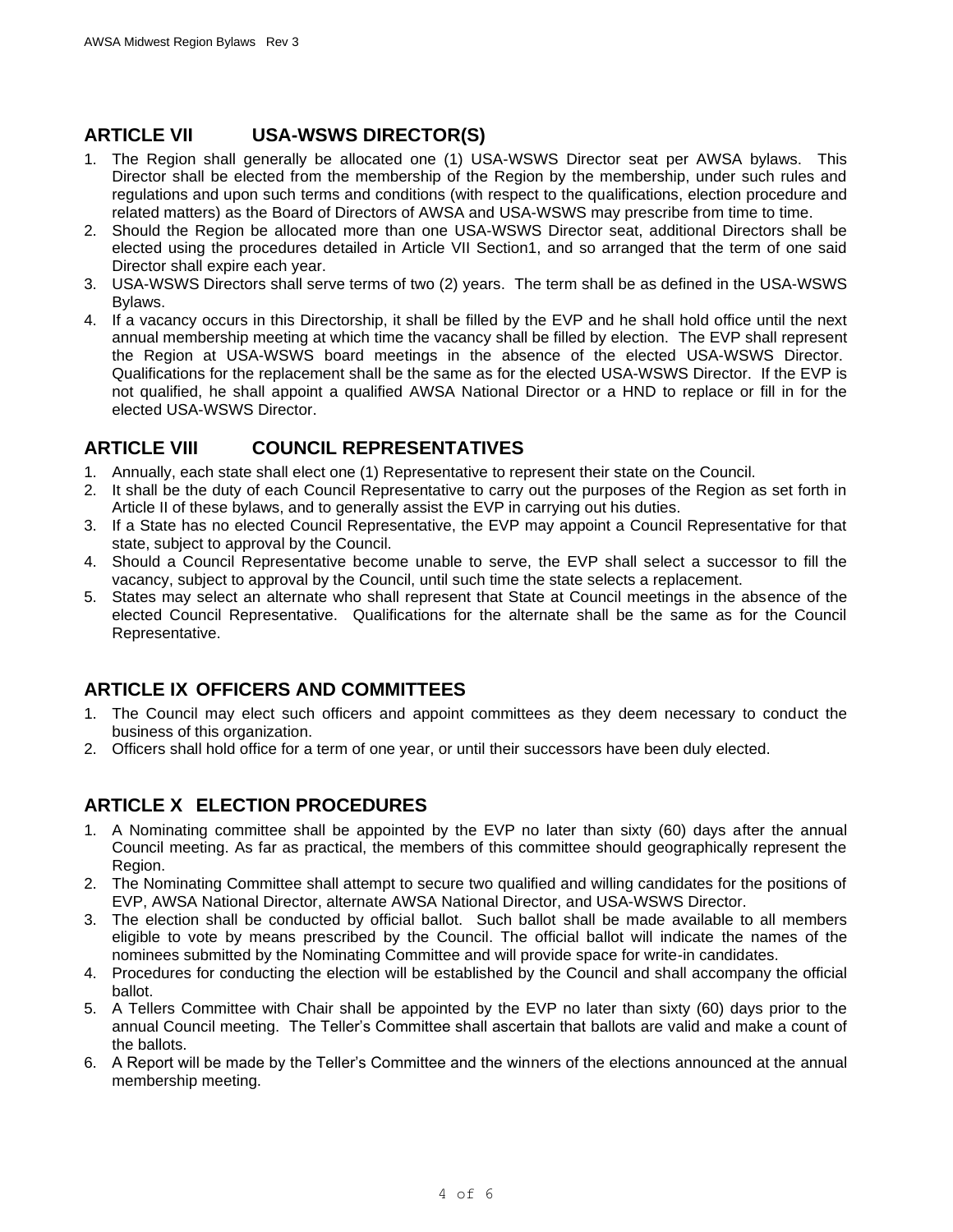# **ARTICLE XI MEETINGS**

- 1. The annual membership meeting of this organization shall be held within the bounds of the Region during the Midwest Regional Tournament and shall be near the tournament site. In the event there is no Midwest Regional Tournament, the annual meeting shall be at a time and place designated by the Council.
- 2. Council shall meet within ten (10) days prior to the Midwest annual membership meeting.
- 3. Voting members of the Region shall be notified of the time and place of the annual membership meeting at least ten (10) days in advance of such meeting.
- 4. Each voting member of the Midwest Region shall be allowed one (1) vote in person at the annual membership meeting
- 5. There shall be at least twenty (20) voting Midwest Region members present in person at the annual membership meeting to constitute a quorum for the purpose of transacting business.
- 6. The agenda and the order of business at the annual membership meeting shall be at the discretion of the EVP and Council.
- 7. The Council may authorize membership meetings or meetings of the Council at any time; provided that for general membership the notifications procedures in Section 3 must be followed. Unless waived in writing, ten days notice of the time, place, and purpose of all Council meetings must be given.
- 8. At all meetings of the Council, two-thirds (2/3) of Council shall constitute a quorum.
- 9. In lieu of special meetings, the Council may take any action by mail; email; or other electronic means. Any resolution approved by a majority of the Council (unless greater majorities are required by these By-laws) shall have the same force and effect as if adopted at a called meeting of the Council. The Council shall be notified of the results of all ballots. All such ballots shall be ratified at the next scheduled meeting of the Council.

# **ARTICLE XII DUES AND ASSESSMENTS**

- 1. No dues or assessments of any kind or character may be levied, assessed or charged against any members of this organization by act of the Council and same shall be imposed only by majority vote of the members at a Membership meeting, at which time any member may terminate his membership prior to application of such dues and assessments.
- 2. The Council may authorize and approve the collection of reasonable and appropriate entry fees for sanctioned competition water skiing events or may authorize and approve reasonable entrance fees or charges to be levied at authorized water skiing exhibition events, under such terms and provisions as it may deem appropriate from time to time.

## **ARTICLE XIII BYLAWS AMENDMENTS**

- 1. These bylaws may be amended and approved by the Council. Amendments shall be voted upon by the Council only at scheduled Council meetings.
- 2. Amendments to these bylaws may be adopted after approval by the Council with a two-thirds (2/3) affirmative vote and after approval by the AWSA Board of Directors.
- 3. Amendments shall be communicated to the membership sixty (60) days prior to their effective date and shall become effective on that date unless a referendum is called on the amendment, in which case the amendment shall take effect only upon approval by the general membership of the Region. Member referendums shall follow the procedures detailed in Article IX USA-WSWS Bylaws.
- 4. Any provision of these bylaws which is or shall become contrary to or in conflict with the rules and bylaws of AWSA and or USA-WSWS, shall automatically be suspended in application and supplanted by the rules and bylaws of AWSA and or USA-WSWS, where such conflict exists.